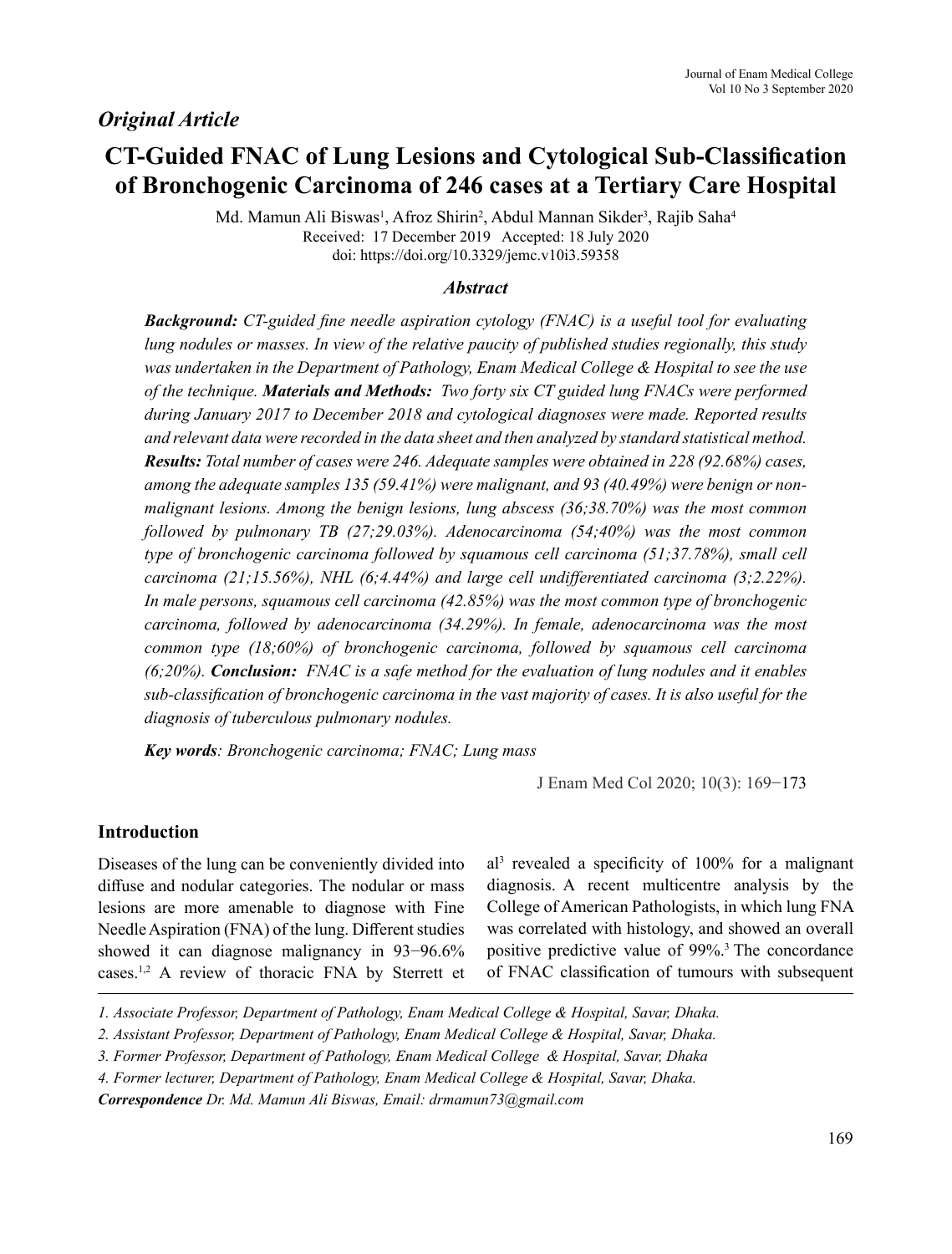histological classification is as high as 70−85%.<sup>4</sup> Its false positive and false negative rates are 0.8% to 8%. False negative results are primarily due to inadequate sampling.<sup>1</sup> Transthoracic CT guided FNAC is also useful for the diagnostic evaluation of non-neoplastic benign nodules of effective etiology, including tuberculosis.5 It can diagnose non-neoplastic benign lesions in 88% cases.<sup>2</sup> Pneumothorax, hemorrhage, hemoptysis and chest pain are usually encountered complication of CT-guided FNAC. Very few cases of complications require active management.<sup>6</sup> Inability to hold breath, severe chronic obstructive pulmonary disease (COPD), bleeding disorders, pulmonary arterial hypertension (PAH) and contralateral pneumonectomy cases are a few absolute or relative contraindications for CT-guided FNAC.<sup>7</sup> All these factors make CT-guided FNAC as a simple, safe, reliable and cost-effective diagnostic method that has resulted in decreased number of other invasive procedures including thoracotomies for diagnosis.<sup>1</sup>

The quality of a lung FNAC service can be evaluated by the overall percentage of diagnosis, the review of routine cases as well as the correlation with histological and clinical follow-up.<sup>8,9,10</sup> In view of the relative paucity of published studies regionally, a retrospective study of the lung FNAC diagnosis was performed to see the pattern of FNAC diagnosis of lung lesions and to analyze and compare the data with published figures.

# **Materials and Methods**

The study was a hospital-based retrospective study, done in Enam Medical College & Hospital, Savar, Dhaka where all cases of FNAC and cytological diagnosis were carried out. A total of 246 cases were evaluated for a period of two years, from January 2017 to December 2018. All the cases had nodular or mass lesions in the lung and underwent a CT guided-FNAC. Before the FNAC, routine biochemical, haematological and plain chest X-ray (anterior/ posterior and lateral views) were carried out in all the cases. Patients who were not able to hold their breath, or patients having severe COPD, bleeding disorders, PAH and contralateral pneumonectomy and patient having diagnosed malignancy elsewhere in the body and developed secondary deposits in the lungs were excluded.

CT-guided FNAC was carried out as an outpatient procedure after explaining the risks and benefits. Informed consent was obtained from every subject. Aspirations were performed using 20 to 25 gauge spinal needles attached to 10 mL syringe under CT guidance. If the first aspirate was considered of doubtful adequacy, a second FNA was performed. No patients required more than two aspirations. All the patients were kept under observation for four hours. Apart from minor chest pain, no complaints were noted. Patients were instructed to report if necessary. After aspiration smears were prepared in plain glass slides, dried in air and fixed in alcohol for routine Papanicolaou staining. The stained slides were examined under microscope and cytological diagnoses were made. In case of malignancy, cytological subclassification of bronchogenic carcinoma was done according to World Health Organization classification. Benign lesions where exact cytological diagnoses were not possible, were labelled as negative for malignant cells. If the smears reveal only blood and no cellular material, inadequate comments were made on cytological examination. Reported results and relevant data were recorded in the data sheet and then analyzed by standard statistical method. For statistical analysis patients were divided into five age groups, each comprising of a decade except the first and the last group. The first group consists of patients of 40 years or below and the last group consists of patients of 81 years and above.

# **Results**

Among the total 246 cases, 186 were male and 60 were female with M:F ratio 3.1:1. Age ranges from 35 years to 95 years with mean age 64.35±11.33 years. Cytological examination showed inadequate cells in 18 (7.32%) cases. Adequate cells were found in 228 (92.68%) cases. Inadequate cases were not included in statistical analysis.

Cytological examination showed that 93 (40.79%)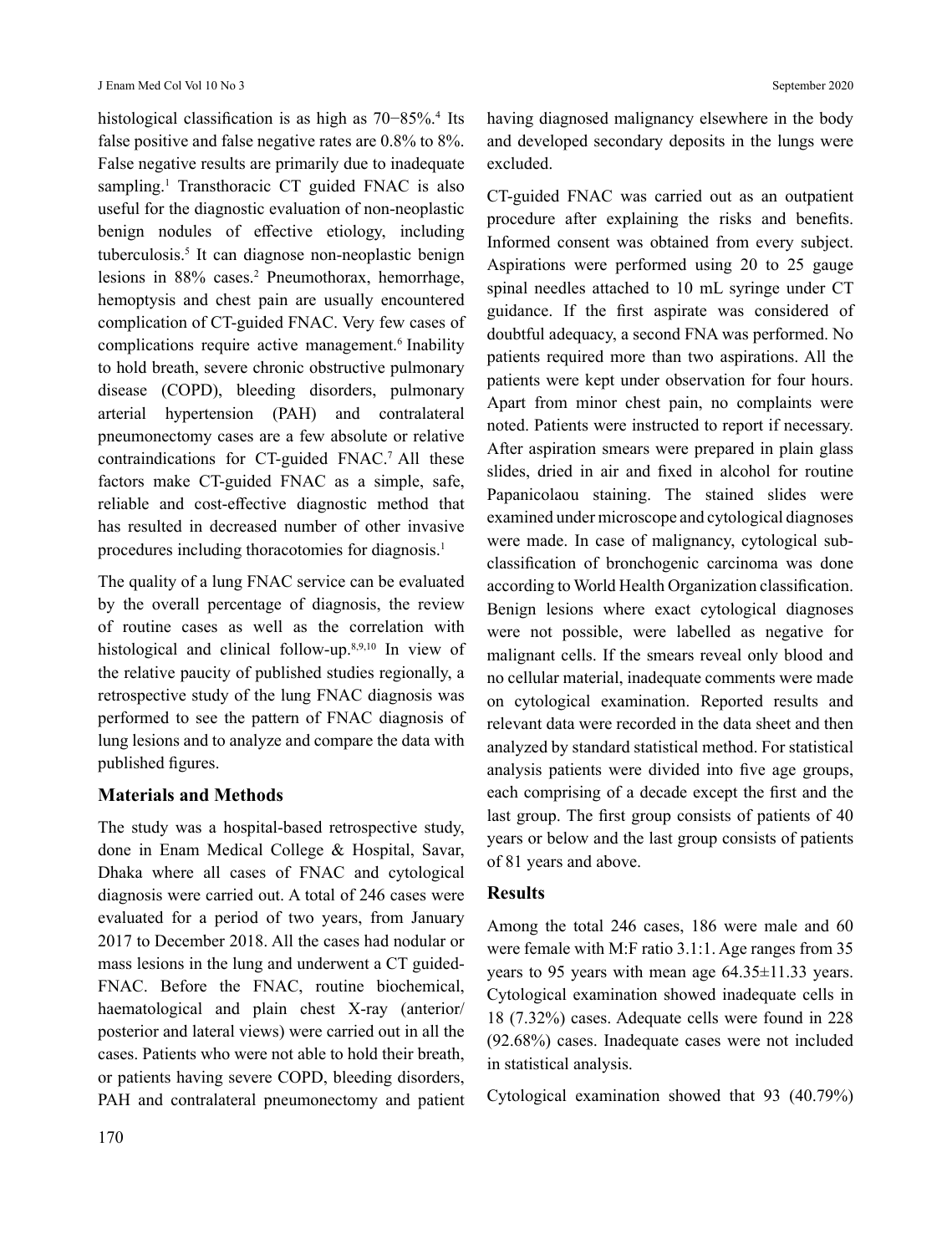cases were benign and 135 (59.21%) cases were malignant with benign:malignant ratio 1:1.45. Age range of patients with benign lesions was 35−82 years, mean age 61.55±11.70 years (Table I). Among the benign lesions, lung abscess was the most common type (36 cases, 38.70%) followed by TB (27 cases, 29.03%) (Table II).

Table I: Distribution of subjects of benign and malignant lung lesions according to age

| Age             | Benign | Malignant | Benign:<br>Malignant ratio |
|-----------------|--------|-----------|----------------------------|
| <40 years       | 3      | $\Omega$  |                            |
| $41 - 50$ years | 21     | 9         | 2.3:1                      |
| $51-60$ years   | 24     | 36        | 1:1.5                      |
| $61-70$ years   | 24     | 54        | 1:2.3                      |
| $71 - 80$ years | 18     | 21        | 1:1.1                      |
| $81 + years$    | 3      | 15        | 1:5                        |
| Total           | 93     | 135       | 1:1.45                     |

#### Table II: Types of benign lesions

| Lesions                             | Number | Percentage |
|-------------------------------------|--------|------------|
| Lung abscess                        | 36     | 38.70      |
| <b>TB</b>                           | 27     | 29.03      |
| Non specific inflammatory<br>lesion | 24     | 25.81      |
| Fungal infection                    | 3      | 3.23       |
| Negative for malignant cell         | 3      | 3.23       |
| Total                               | 93     | 100        |

Malignant lesions were more common in male (105 cases out of 135 cases) with a M: F ratio 3.5:1. Age range of subjects of malignant lesions was 45−95 years, mean age 66.55±10.65 years. Adenocarcinoma was the most common type followed by squamous cell carcinoma. In male squamous cell carcinoma was the most common lesion (45 cases, 42.85%), followed by adenocarcinoma (36 cases, 34.29%) whereas in female adenocarcinoma was the most common (18 cases, 60%), followed by squamous cell carcinoma (6 cases, 20%) (Table III).

Table III: Types of malignant lesions (n=135)

| Type of lesions                       | Number $(\%)$ | Male      | Female | M:F ratio                |
|---------------------------------------|---------------|-----------|--------|--------------------------|
| Adenocarcinoma                        | 54 (40)       | 36(34.29) | 18(60) | 2:1                      |
| Squamous cell carcinoma               | 51 (37.78)    | 45(42.86) | 6(20)  | 7.5:1                    |
| Small cell carcinoma                  | 21 (15.56)    | 18(17.14) | 3(10)  | 6:1                      |
| <b>NHL</b>                            | 6(4.44)       | 6(5.71)   | 0(0)   | $\overline{\phantom{a}}$ |
| Large cell undifferentiated carcinoma | 3(2.22)       | 0(0)      | 3(10)  | $\overline{\phantom{0}}$ |

## **Discussion**

Different studies showed that in cytological diagnosis of lung lesions prevalence of malignancy ranges from 61% to 70.7% and prevalence of benign lesion ranges from 29.3% to 39%, excluding the inadequate samples.<sup>9,10</sup> The prevalence of malignancy in our study was quite similar with the above studies, but was significantly less than 81.8% and 80.5% found in a similar study done by Stewart et al<sup>10</sup> and Sing et al<sup>11</sup>.

Present study showed a higher incidence of adenocarcinoma which was similar to the study of Stewart et al<sup>10</sup> and Tan et al<sup>12</sup>. However, Gouliamos et al9 found squamous cell carcinoma as the commonest diagnosis**.** Prevalence of small cell carcinoma of present study was quite similar to some other studies.10,12,13 The prevalence of large cell carcinoma in present study was similar to Tan et  $a^{1/2}$ , but much less than Stewart et al<sup>10</sup> (Table IV). However, this variation could be explained by the fact that international figures have shown comparable difference in incidences of primary lung adenocarcinoma and squamous cell carcinoma in different population.<sup>13</sup> The prevalence of adenocarcinoma of present study could also be explained by the fact that adenocarcinomas are more often peripherally located and thus more amenable to diagnosis by transthoracic FNAC.13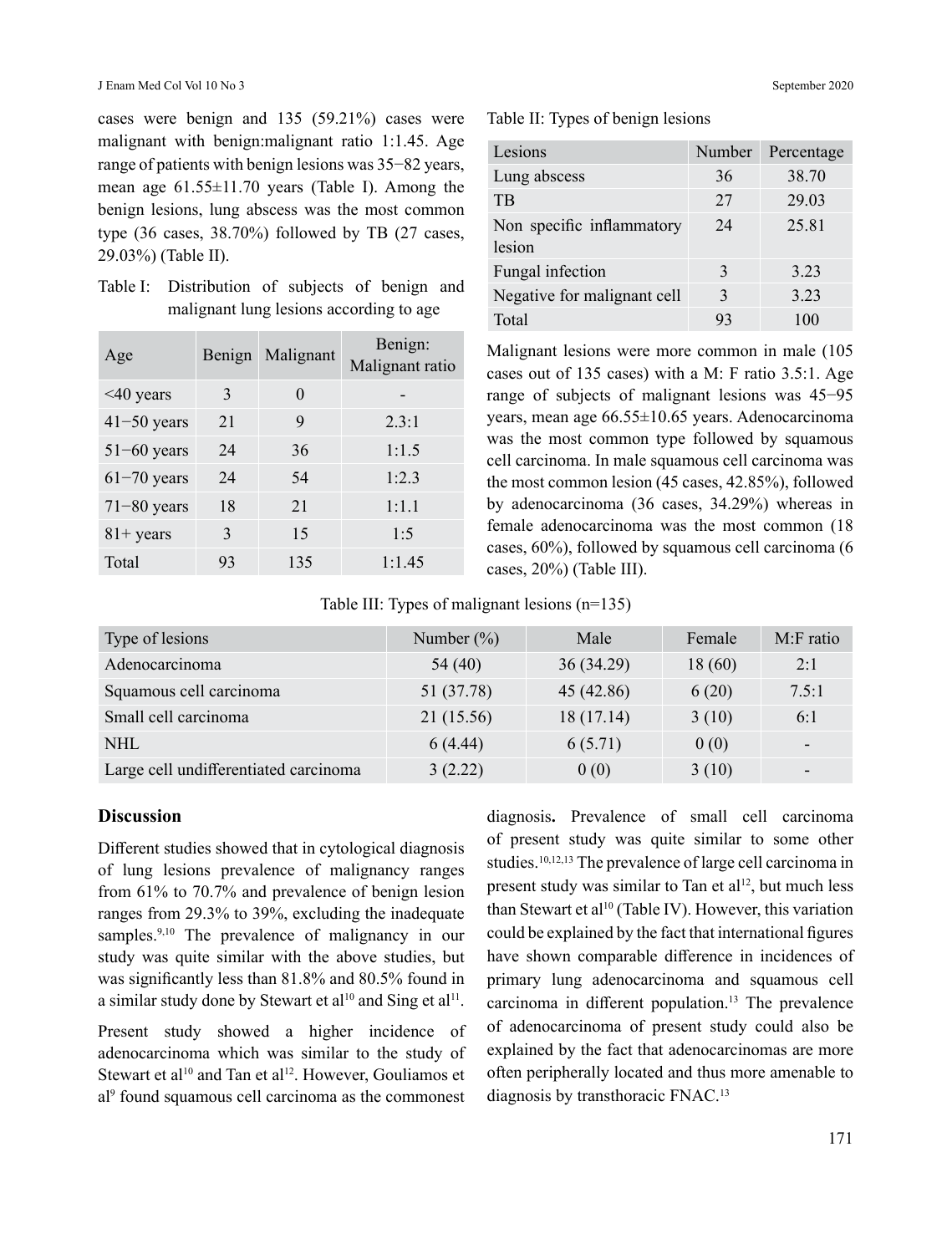| Name of tumours            | Tan et al | Stewart<br>et al | Present<br>study |
|----------------------------|-----------|------------------|------------------|
| Adenocarcinoma             | 49.4%     | 43.2%            | 40%              |
| Squamous cell<br>carcinoma | 16%       | 19%              | 37.78%           |
| Small cell<br>carcinoma    | $9.4\%$   | $12\%$           | 15.56%           |
| Large cell<br>carcinoma    | $2.7\%$   | 20.6%            | $2.22\%$         |
| Others                     | 25.2%     | $5.2\%$          | $4.44\%$         |

Table IV: Cytological sub-classification of bronchogenic carcinoma by different studies $10,12$ 

Our cytological sub-classification of bronchogenic carcinoma was also similar to histological classification of other published data of 1993 to 1997 from the Singapore Cancer Registry which showed that histologically adenocarcinoma was the most common type of bronchogenic carcinoma which constituted 39.7% of total malignant cases, followed by squamous cell carcinoma (27.0%), small cell carcinoma  $(11.9\%)$  and large cell carcinoma  $(7.7\%)$ <sup>14</sup> Other less common variety of bronchogenic carcinomas together constituted  $13.7\%$  of cases. Wahbah et al<sup>15</sup> also showed histologically adenocarcinoma was the most common type of bronchogenic carcinoma, followed by small cell carcinoma and large cell carcinoma. Our study also found that squamous cell carcinoma was the most common type of bronchogenic carcinoma in male and adenocarcinoma was the most common type of bronchogenic carcinoma in female which is similar to other studies. 10,12,13,16 Adequacy of samples obtained by lung FNAC have been reported to be between 80−95%, which was also similar to our adequacy (92.77%).1,8 However, immediate assessment of the FNAC specimen by a cytotechnologist, with further passes made when necessary, has been shown to improve the adequacy rate of the technique, the figure remarkably reaching 100% in a prospective study by Santambrogio and co-workers; but like other developing countries we had no facility of immediate assessment of smears by a trained cytotechnologist.<sup>16</sup>

Our study reaffirms the use of FNAC in the diagnosis of pulmonary tuberculosis (TB).<sup>5</sup> In series based on western populations, TB cases constituted 0.2−1.5% off all FNAC cases for lung nodules.<sup>9,17</sup> In Singapore, TB was found in 5.3% of cases of lung FNAC. In studies from India, the corresponding figures range from  $2.1\%$  to  $20\%$ <sup>5</sup>. In our study TB was found in 29.03% of benign lung FNAC cases. Clearly, TB figures prominently as an important differential diagnosis in the clinical problem of lung nodule, particularly in Asia.

FNAC is an accurate and safe method for the evaluation of lung nodules or masses and it enables sub-classification of bronchogenic carcinomas in the vast majority of cases. It is also useful for the diagnosis of tuberculous pulmonary nodules.

## **References**

- 1. DeMay RM. The Art and Science of Cytopathology. 2nd edn. Chicago: ASCP Press, 2012: 1161−1173.
- 2. Khouri NF, Stitik FP, ErozanYS, Gupta PK, Kim WS, Scott WW, et al. Transthoracic needle aspiration biopsy of benign and malignant lung lesions. Am J Roentgenol 1985; 144(2): 281−288.
- 3. Sterrett G, Whitaker D, Glancy J. Fine needle aspiration of lung, mediastinum, and chest wall. A clinicopathologic exercise. Pathol Annu 1982; 17: 197−228.
- 4. Cristallini EG, Ascani S, Farabi R, Paganelli C, Peciarolo A, Bolis GB. Fine needle aspiration biopsy in the diagnosis of intrathoracic masses. Acta Cytol 1992; 36(3): 416−422.
- 5. Das DK, Pant CS, Pant JN, Sodhani P. Transthoracic (percutaneous) fine needle aspiration cytology diagnosis of pulmonary tuberculosis. Tuber Lung Dis 1995; 76(1): 84−89.
- 6. Cattelani L, Campodonico F, Rusca M, Solli P, Carbognani P, Spaggiari L, et al. CT- guided transthoracic needle biopsy in the diagnosis of the chest tumours. J Cardiovasc Surg (Torino) 1997; 38(5): 539−542.
- 7. Weisbrod GL. Transthoracic percutaneous lung biopsy. Radiol Clin North Am 1990; 28(3): 647−655.
- 8. Zarbo RJ, Fenglio- Preiser CM. Interinstitutional